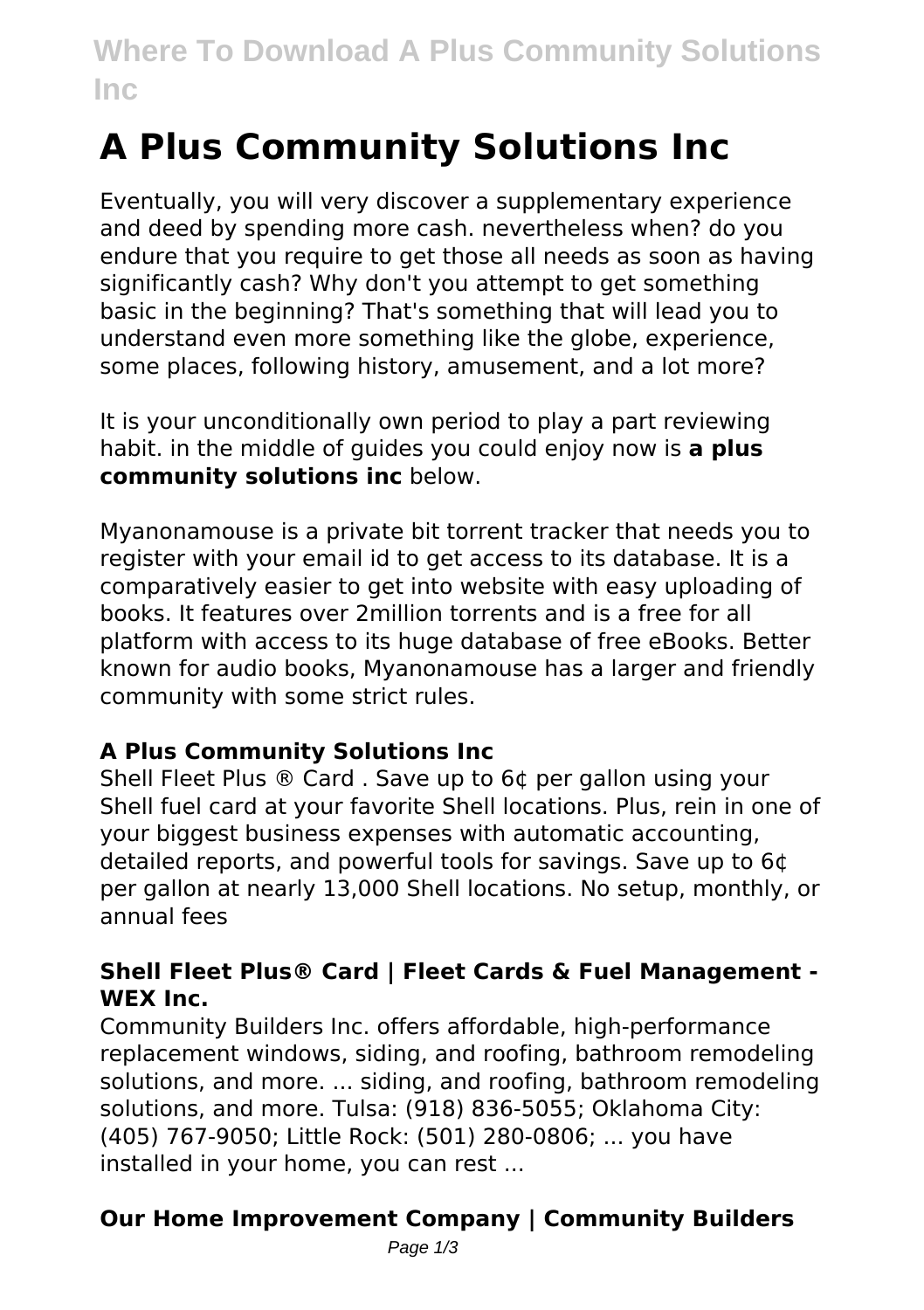# **Where To Download A Plus Community Solutions Inc**

#### **Inc.**

Manage Everything Easily with Only ONE Software Solution — ServTracker ®! Your world runs on data. ServTracker puts it all in one place. ServTracker is an integrated software solution featuring real time reporting, risk management, reduction in paper and unnecessary redundancies, fiscal savings, lean onboarding process of clients and client management, employee and volunteer management ...

#### **ServTracker® - Software | Meals on Wheels | Senior ... - Senior Services**

energy solutions? We can help! Plus we're in the San Juans, so you are supporting the local community! REQUEST A SITE VISIT. Energy production. Battery storage. Electric vehicles. ... Rainshadow Solar & Energy Solutions, Inc. PO BOX 541 ORCAS, WASHINGTON 98280 MAIN: (360) 376-5336.

#### **Rainshadow Solar & Energy Solutions, Inc. - Home**

MEMBER SOLUTION BILLING & MEMBER MANAGER Flexible software and services for martial arts and fitness businesses no matter your size. TRUSTED BY MARTIAL ARTS SCHOOLS & FITNESS GYMS We've helped these businesses recover 19% more revenue and grow their membership by 20% year over year with our business-growing platform. OUR SOLUTIONS Helping Martial Arts… Read More »

#### **Home | Member Solutions**

Join AMD Community, a forum for members to discuss the hottest AMD topics or stop by to read the latest blogs & news about all things AMD. ... 714 Members Online 56.8K Discussions 5,045 Solutions. Community Activity. Start a Discussion ... Thermaltake Toughpower DPS G RGB 1500w psu, two Samsung M.2 970 EVO plus 500gb each ..6 more s ...

#### **AMD Community | AMD**

WILMINGTON, N.C., April 13, 2022--Max Solutions, Inc., a differentiated specialty packaging platform founded by industry veterans Marc Shore and Dennis Kaltman, announced today the formation of a ...